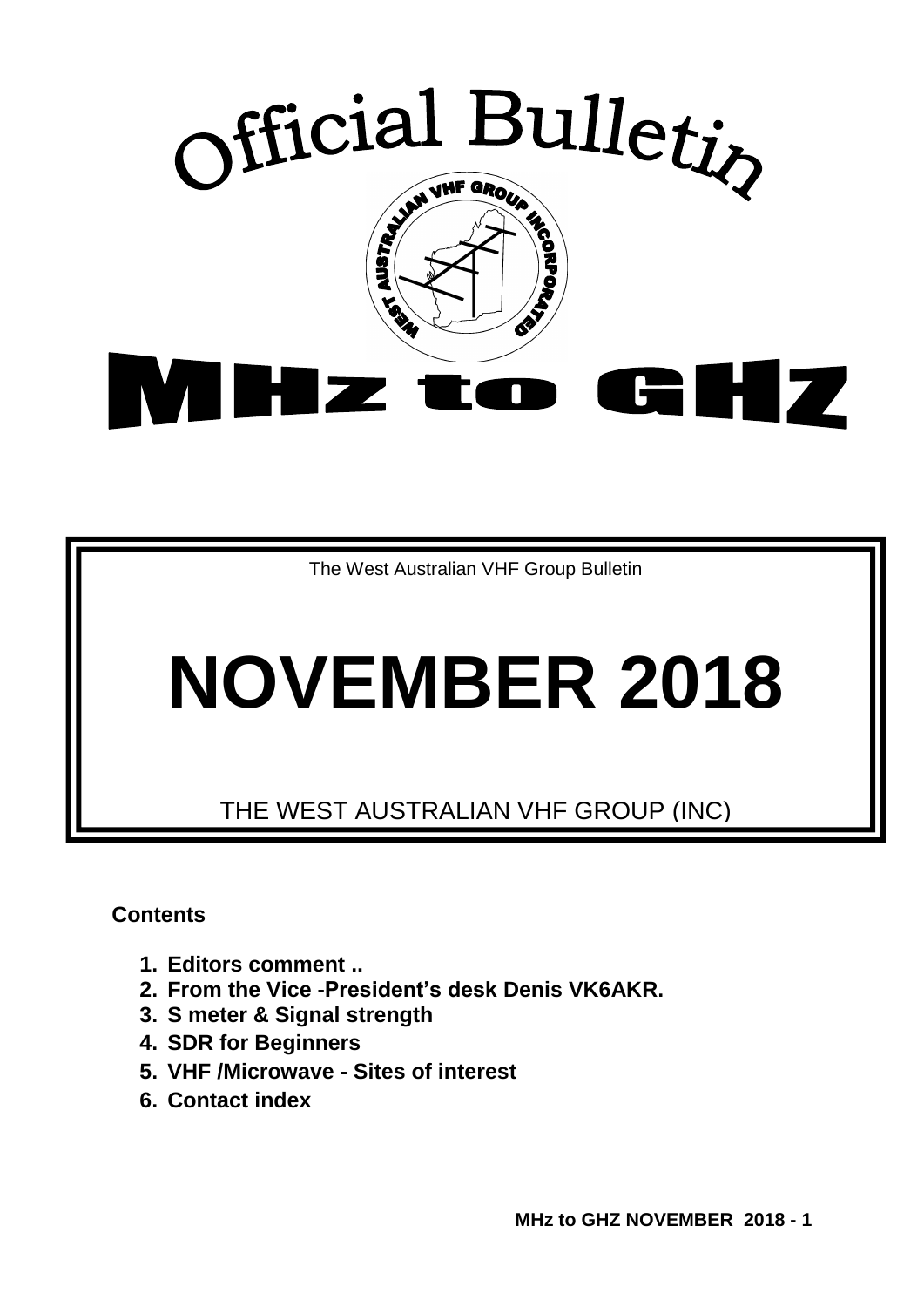#### **1. Editors Comments Terry VK6ZLT**

This is another edition where there are signs of the members input beyond my own and Denis VK6AKR as well as Rick VK6RK. **COME ON** everyone has a little AR wish they could relate to in a technical article or two. All submissions considered.

#### **2. From the Vice President's desk Denis VK6AKR.**

Hello I am Denis VK6AKR and I'd like to take a few minutes to tell you something about the WA VHF Group, what we do and some of our plans for 2019.

The WA VHF Group is an activity-based group of operators keen on experimenting in ALL bands despite our name and history which is steeped in the VHF and above spectrum. We've been around since 1955 and have had more than 700 General Meetings over those years but this does not mean that we shun modern technology!

In 2019 we aim to grow Group membership in all license classes for the benefit of all, including the wider Amateur community. The more members we have, or can introduce to Amateur Radio, the more vibrant is our VK6 community. Activating interest in local and national contests is on our radar, too.

Our Activity Days take place on the first and third Saturdays of each month at our shack at Wireless Hill in Applecross. Members work on, discuss and socialise about their projects and special interests. You might find us working on loop antennas and their tuning capacitors, satellite-working antennas such as double crossed dipoles, Quadrafilar helix and Lindenblads. SDRs, SDR software and LNAs have been a recent focus, investigating site noise and ways to reduce the noise floor. During 2019 it is certain that we will increase our satellite activities.

Shack opens at noon and we finish up about 1700. Visitors are welcome at our events and to our evening meetings on the fourth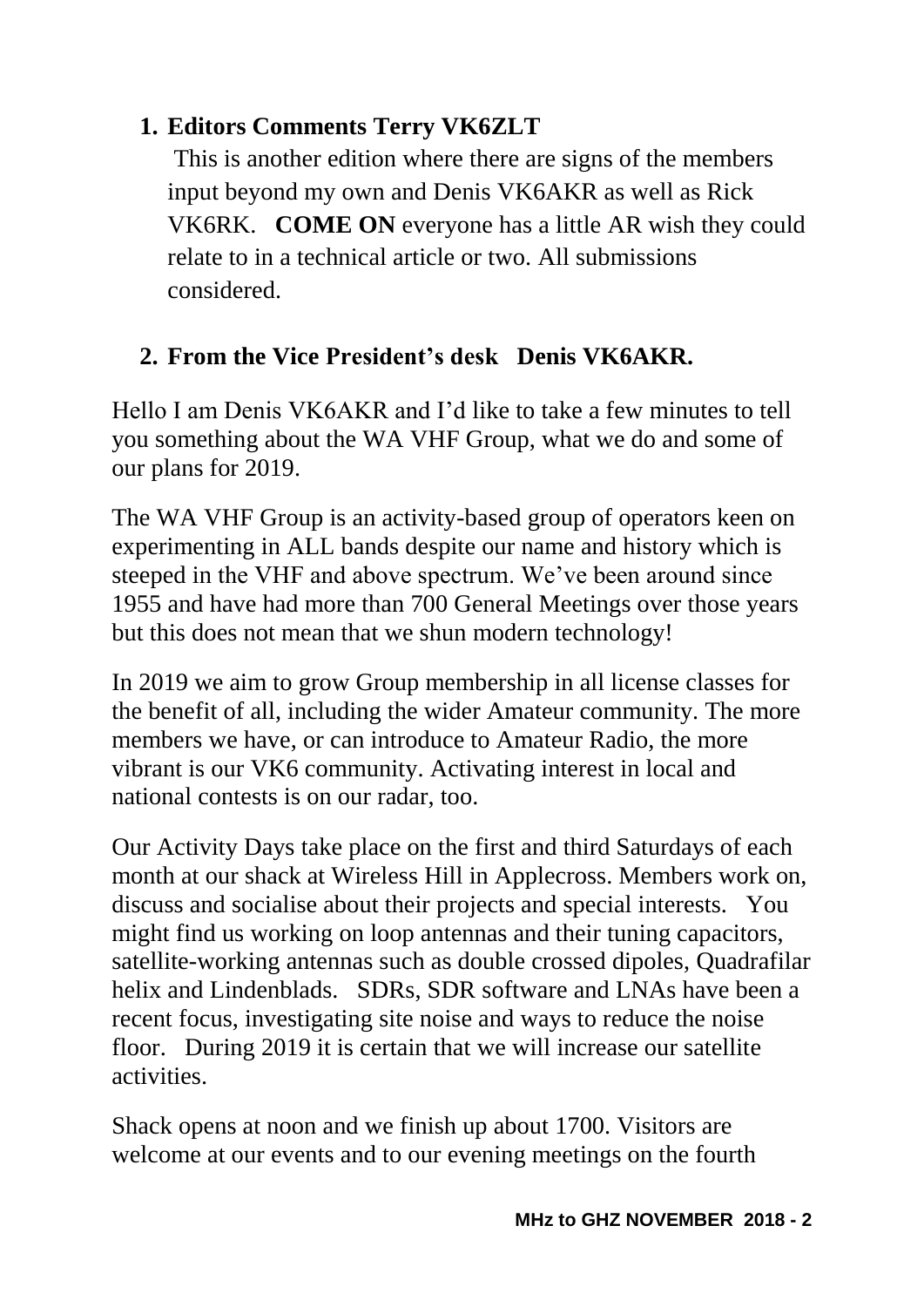Monday of each month except for December. The surrounding parklands here at Wireless Hill are family friendly and those wanting to bring XYLs and harmonics on the Saturday afternoons are well catered for. Rainy? No worries, Booragoon Shopping Centre is minutes away for the family to be entertained.

In closing, you have doubtless heard our many requests throughout the year for Amateur Radio related artefacts and memorabilia to be displayed in a professionally-curated Museum exhibition. Well, next year we will be working even more closely with the City of Melville's museum staff and the results will be open to the public – at a date to be advised. Please set some time aside to visit, especially if you have donated or loaned some items for display. And yes we are still "open for business" to receive donations or loan items, oral histories, etc for possible inclusion.

Wishing you an enjoyable Christmas and New Year season and Best Wishes for 2019

73 from Denis VK6AKR and the WA VHF Group

<http://www.giangrandi.ch/electronics/radio/smeter.shtml>

#### **3. S-meter and signal strength**

The S-meter is an instrument present on the majority of radio receivers that measures the strength of the signal that is being received, and uses a special unit: the *S-point*. S-points are often used for RST reports.

S-points go from S1 to S9 and each S-point is defined as a 6 dB change in signal strength. This means that each time the voltage is halved (–6 dB) the signal strength decreases by one point. S9 is already a very strong signal, but to describe larger signals, steps of 10 dB are used instead of 6 dB, noted "S9+20" meaning 20 dB above S9.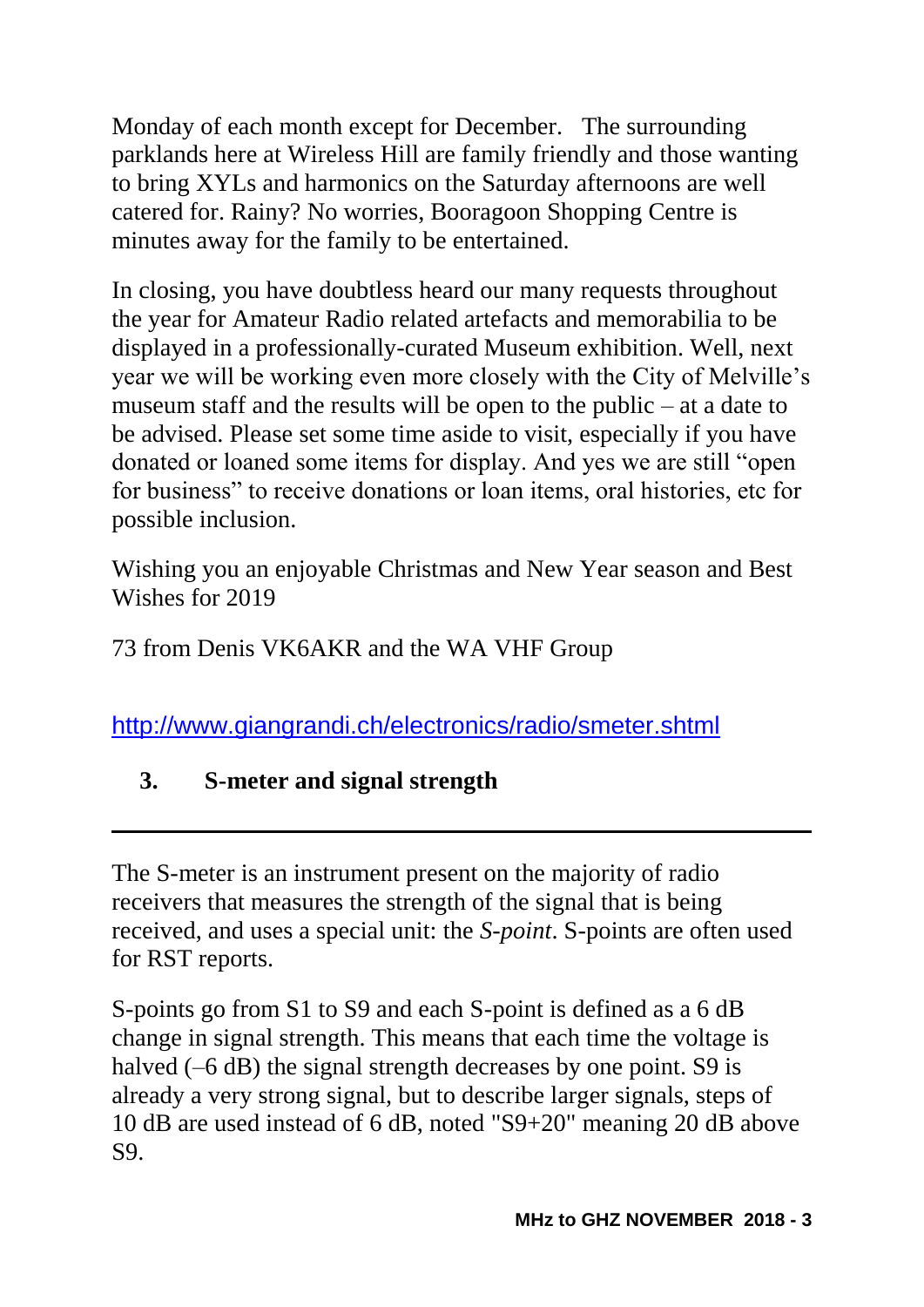

Today two reference values exist: for frequencies **below 30 MHz,** S9 is defined as a voltage of **50 μV** over 50  $\Omega$  at the receiver antenna connector: for frequencies **above 30 MHz,** S9 is defined as a voltage of 5  $\mu$ V over 50  $\Omega$ at the receiver antenna connector. This refers to an unmodulated carrier signal

[\(N0N\)](http://www.giangrandi.ch/electronics/radio/modulation.shtml) that uses almost no bandwidth; in case of real signals using a given bandwidth, this definition may not be enough since a smaller receiver bandwidth allows a weaker minimum detectable signal, but S-points are still a good tool for comparing received signals.

| Signal         | Relative           | Received               |                             | Received power      |                                  |
|----------------|--------------------|------------------------|-----------------------------|---------------------|----------------------------------|
|                | strength intensity | voltage                |                             | $(Z_c = 50 \Omega)$ |                                  |
| <b>S1</b>      |                    | $-48$ dB 0.20 $\mu$ V  | $14$ dB $\mu$ V             | 790 aW              | $-121$ dBm                       |
| S <sub>2</sub> |                    | $-42$ dB 0.40 µV       | $-8$ dB $\mu$ V             |                     | 3.2 fW $\left  -115 \right $ dBm |
| S <sub>3</sub> |                    | $-36$ dB $ 0.79 \mu V$ | $-2$ dB $\mu$ V             | 13 fW               | -109 dBm                         |
| <b>S4</b>      | $-30$ dB           | $1.6 \mu V$            | $4 dB\mu V$                 | 50 fW               | $-103$ dBm                       |
| S <sub>5</sub> | $-24$ dB           | $3.2 \mu V$            | $10$ dB $\mu$ V             | 200 fW              | $-97$ dBm                        |
| <b>S6</b>      | $-18$ dB           | $6.3 \mu V$            | $16$ dB $\mu$ V             | 790 fW              | $-91$ dBm                        |
| S7             | $-12$ dB           | $13 \mu V$             | $22 \text{ dB} \mu\text{V}$ | $3.2$ pW            | $-85$ dBm                        |
| <b>S8</b>      | $-6$ dB            | $25 \mu V$             | $28$ dB $\mu$ V             | 13 pW               | $-79$ dBm                        |
| S9             | $0$ dB             | $50 \mu V$             | $34$ dB $\mu$ V             | 50 pW               | $-73$ dBm                        |
| $S9+10$        | 10dB               | $160 \mu V$            | 44 dBµV 500 pW              |                     | -63 dBm                          |
| $S9 + 20$      | 20 dB              | $500 \mu V$            | 54 $dB\mu$ V 5.0 nW         |                     | $-53$ dBm                        |
| $S9 + 30$      | 30 dB              | $1.6$ mV               | $64$ dB $\mu$ V             | $50 \text{ nW}$     | $-43$ dBm                        |
| $S9 + 40$      | 40 dB              | $5.0$ mV               | 74 dBµV 500 nW              |                     | $-33$ dBm                        |
| $S9 + 50$      | 50 dB              | $16 \text{ mV}$        | $84$ dB $\mu$ V             | $5.0 \mu W$         | -23 dBm                          |
| S9+60          | 60 dB              | $50 \text{ mV}$        | 94 $dB\mu V$                | $50 \mu W$          | $-13$ dBm                        |

### **S-points for frequencies below 30 MHz:**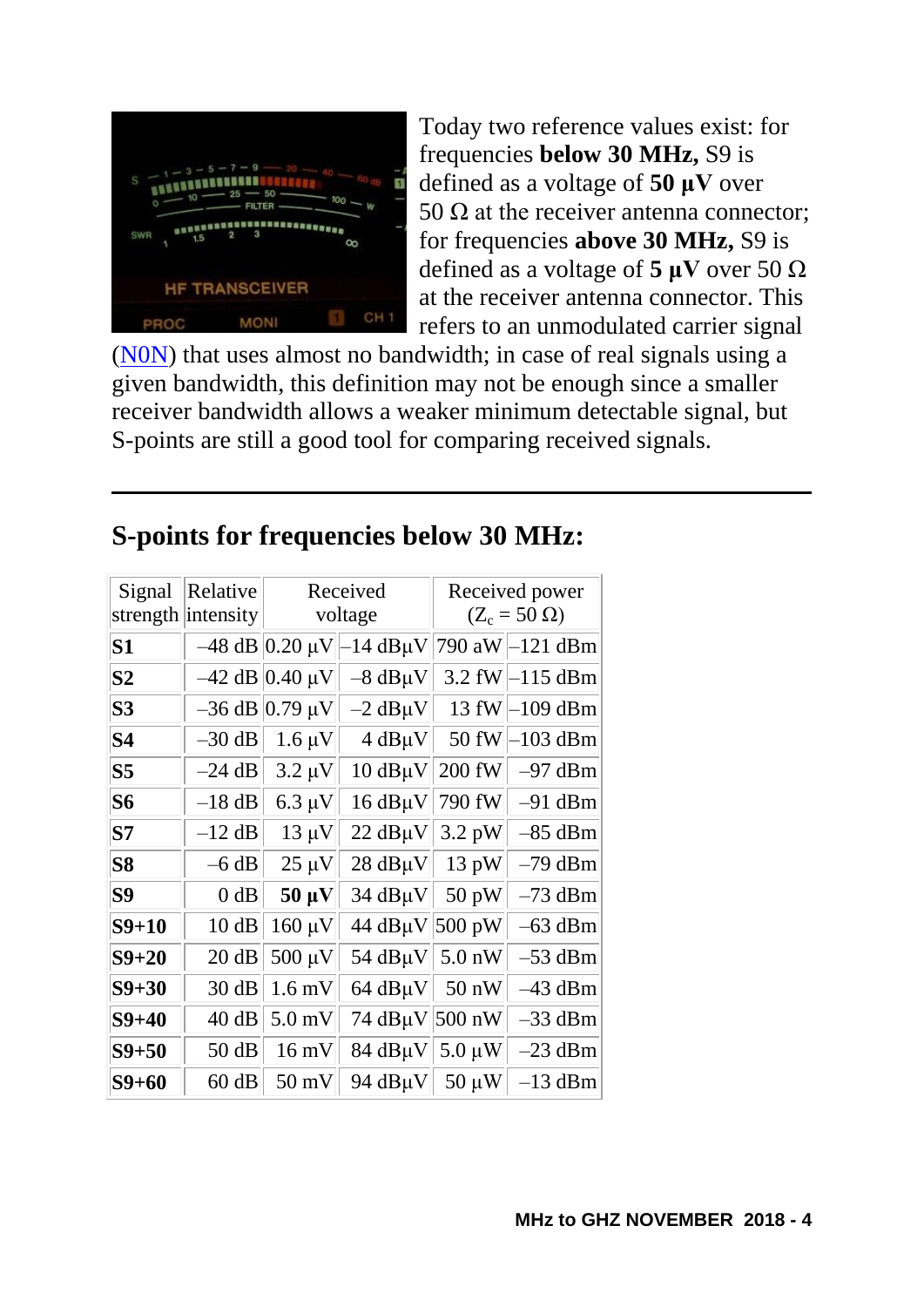| Signal         | Relative           | Received                                 |                                                                                       | Received power      |                                          |
|----------------|--------------------|------------------------------------------|---------------------------------------------------------------------------------------|---------------------|------------------------------------------|
|                | strength intensity | voltage                                  |                                                                                       | $(Z_c = 50 \Omega)$ |                                          |
| S <sub>1</sub> | $-48$ dB           |                                          | 20 nV $\left -34 \text{ dB}_{\mu}$ V $\right $ 7.9 aW $\left -141 \text{ dBm}\right $ |                     |                                          |
| $\bf{S2}$      | $-42$ dB           |                                          | 40 nV $\left -28 \text{ dB}\mu\text{V}\right $                                        |                     | 32 aW $\vert$ -135 dBm                   |
| S <sub>3</sub> | $-36$ dB           | 79 nV                                    |                                                                                       |                     | –22 dBµV 130 aW –129 dBm                 |
| S <sub>4</sub> |                    | $-30$ dB   160 nV                        |                                                                                       |                     | –16 dBµV∥500 aW∥–123 dBm                 |
| S <sub>5</sub> |                    | $-24$ dB 320 nV                          | $-10$ dBµV $\vert$                                                                    |                     | 2.0 fW $\left  -117 \text{ dBm} \right $ |
| <b>S6</b>      |                    | $-18$ dB 630 nV                          |                                                                                       |                     | $-4$ dBµV  7.9 fW -111 dBm               |
| S7             |                    | $-12$ dB   1.3 µV                        | 2 dB $\mu$ V 32 fW                                                                    |                     | –105 dBm                                 |
| <b>S8</b>      |                    | $-6$ dB 2.5 $\mu$ V                      | $8$ dB $\mu$ V                                                                        | 130 fW              | $-99$ dBm                                |
| S9             |                    | 0 dB $\parallel$ 5.0 $\mu$ V $\parallel$ | 14 $dB\mu$ V 500 fW                                                                   |                     | $-93$ dBm                                |
| $S9+10$        | $10$ dB            | $16 \mu V$                               | 24 $dB\mu$ V 5.0 pW                                                                   |                     | -83 dBm                                  |
| $S9 + 20$      | 20 dB              | $50 \mu V$                               | 34 $dB\mu V$ 50 pW                                                                    |                     | $-73$ dBm                                |
| $S9 + 30$      |                    | 30 dB 160 $\mu$ V                        | 44 dBµV 500 pW                                                                        |                     | 63 dBm                                   |
| $S9 + 40$      |                    | $40 \text{ dB}$ 500 µV                   | 54 $dB\mu$ V 5.0 nW                                                                   |                     | $-53$ dBm                                |
| $S9 + 50$      |                    | 50 dB $ 1.6 \text{ mV} $                 | 64 $dB\mu V$ 50 nW                                                                    |                     | 43 dBm                                   |
| S9+60          |                    | 60 dB $ 5.0 \text{ mV} $                 | 74 dBµV 500 nW                                                                        |                     | -33 dBm                                  |

#### **S-points for frequencies above 30 MHz:**

Older receivers were calibrated using the old standard that defined S9 as a voltage of 100 μV instead of 50 μV over 50 Ω at the receiver antenna connector.

Usually S-meters in amateur radio equipment are not calibrated and are not very precise. S-meter readings may also vary from one band to another and it's always interesting to check an S-meter with a precise generator and a step by step attenuator.

#### **Bibliography and further reading**

**[1]** Wolfgang Link, DL8FI. *Metodi di misura per radioamatori.* Franco Muzzio & C. editore, 1978, sezione 3.9.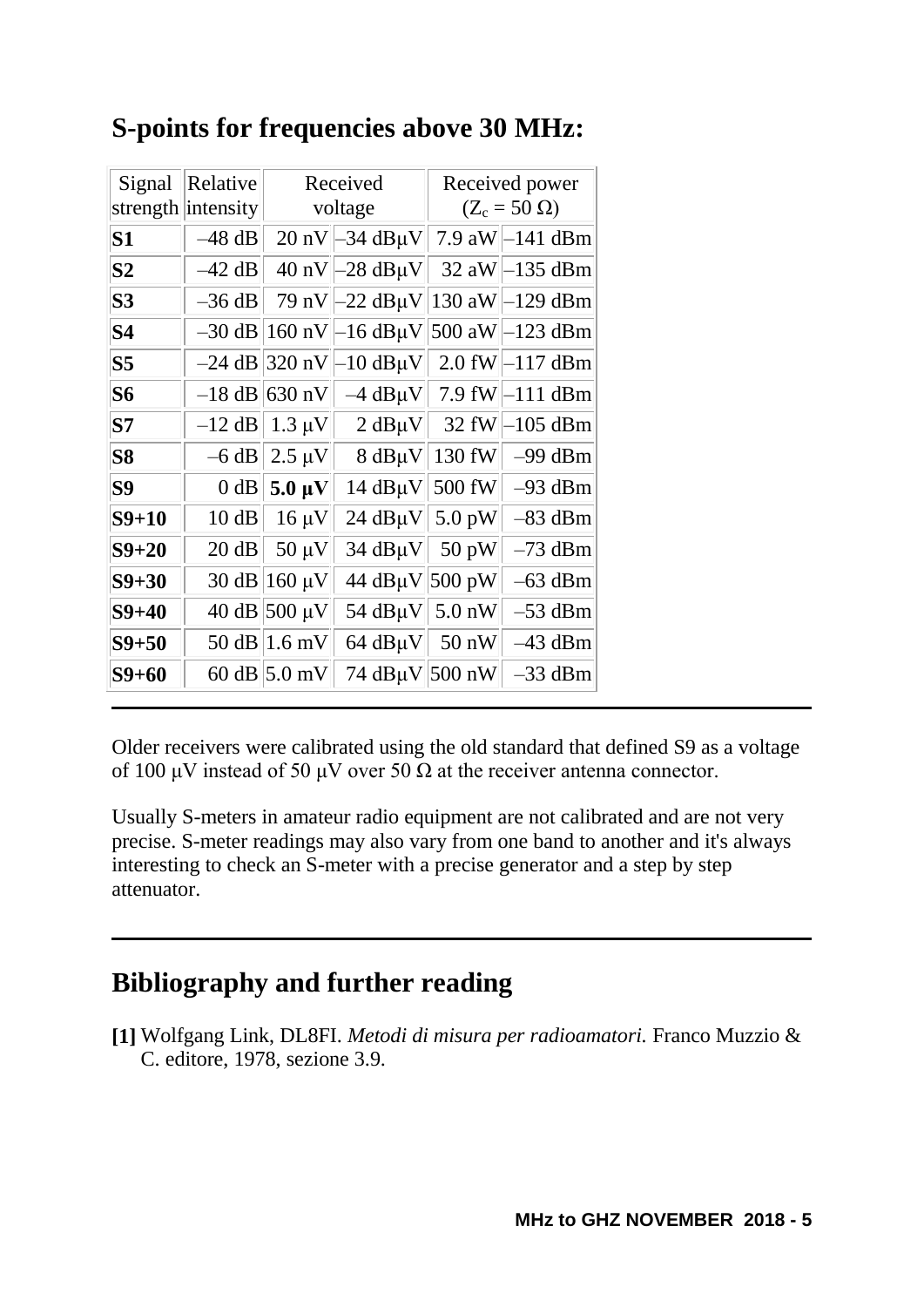## **4. Coming to grips with SDR receivers Check out the following;…….**

Topic of SDRs arose at last night's meeting and I promised to share a link. Here it is. For the ones interested in eeking out maximum performance, especially from the "cheap and cheerful" generic SDR dongles this might be useful.

<https://www.g8jnj.net/softwaredefinedradio.htm>

73 Denis VK6AKR Here's the link for the book I mentioned. Around 25Mb though.

[https://www.surviveuk.com/wp-content/uploads/2016/07/The-](https://www.surviveuk.com/wp-content/uploads/2016/07/The-Hobbyists-Guide-To-RTL-SDR-Carl-Laufer.pdf)[Hobbyists-Guide-To-RTL-SDR-Carl-Laufer.pdf](https://www.surviveuk.com/wp-content/uploads/2016/07/The-Hobbyists-Guide-To-RTL-SDR-Carl-Laufer.pdf)

73, Rick VK6RK

#### **5. VHF & Microwave - Sites of interest**

[https://www.rtl-sdr.com/rtl-sdrs-and-the-vhf-reverse-beacon](https://www.rtl-sdr.com/rtl-sdrs-and-the-vhf-reverse-beacon-network/)[network/](https://www.rtl-sdr.com/rtl-sdrs-and-the-vhf-reverse-beacon-network/)

[https://qrznow.com/reverse-beacon-network-beta-testing](https://qrznow.com/reverse-beacon-network-beta-testing-separate-spot-stream-for-ft8/)[separate-spot-stream-for-ft8/](https://qrznow.com/reverse-beacon-network-beta-testing-separate-spot-stream-for-ft8/)

[https://au.mouser.com/search/refine.aspx?Ntk=P\\_MarCom&Ntt](https://au.mouser.com/search/refine.aspx?Ntk=P_MarCom&Ntt=135893479) [=135893479](https://au.mouser.com/search/refine.aspx?Ntk=P_MarCom&Ntt=135893479)

[https://qrznow.com/remote-antenna-tuners-podcast-arrl-the](https://qrznow.com/remote-antenna-tuners-podcast-arrl-the-doctor-is-in/)[doctor-is-in/](https://qrznow.com/remote-antenna-tuners-podcast-arrl-the-doctor-is-in/)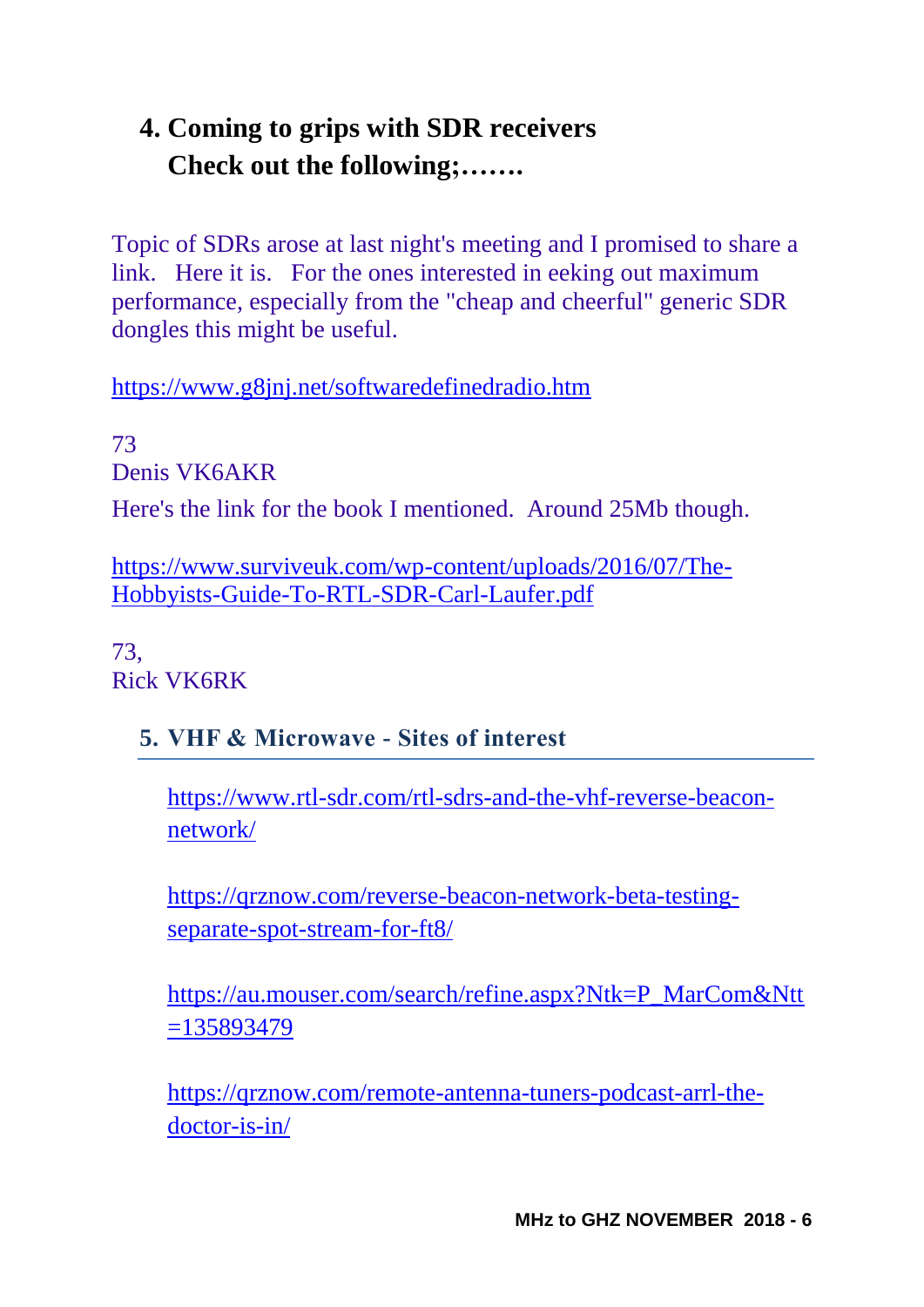<https://www.sdr-radio.com/Software/3rd-Party/CWSkimmer>

[http://rudius.net/oz2m/ngnb/pres\\_rsgb\\_conv\\_2018\\_oz2m\\_pi4.p](http://rudius.net/oz2m/ngnb/pres_rsgb_conv_2018_oz2m_pi4.pdf) [df](http://rudius.net/oz2m/ngnb/pres_rsgb_conv_2018_oz2m_pi4.pdf)

#### **6. Contact index**

**President TerryVK6ZLT president@wavhfgroup.org.au Vice- President Denis VK6AKR committee@wavhfgroup.org.au Secretary Graeme VK6LV secretary@wavhfgroup.org.au Treasurer Graeme VK6LV treasurer@wavhfgroup.org.au Publicity Denis VK6AKR committee@wavhfgroup.org.au Activities Terry VK6ZLT president@wavhfgroup.org.au Museum Rep Bob VK6KW committee@wavhfgroup.org.au Bulletin Editor Terry VK6ZLT president@wavhfgroup.org.au Councillor Tom VK6ZAF committee@wavhfgroup.org.au Councillor Phil VK6ZKO committee@wavhfgroup.org.au Councillor Graham VK6FGMC committee@wavhfgroup.org.au Councillor Steve VK6VHZ [committee@wavhfgroup.org.au](mailto:committee@wavhfgroup.org.au) Trustee # 1 Wally VK6KZ committee@wavhfgroup.org.au Trustee # 2 Bob VK6PO committee@wavhfgroup.org.au**

# **New or Intending members**

**Why not checkout the following**

**http://www.wavhfgroup.org.au/history**